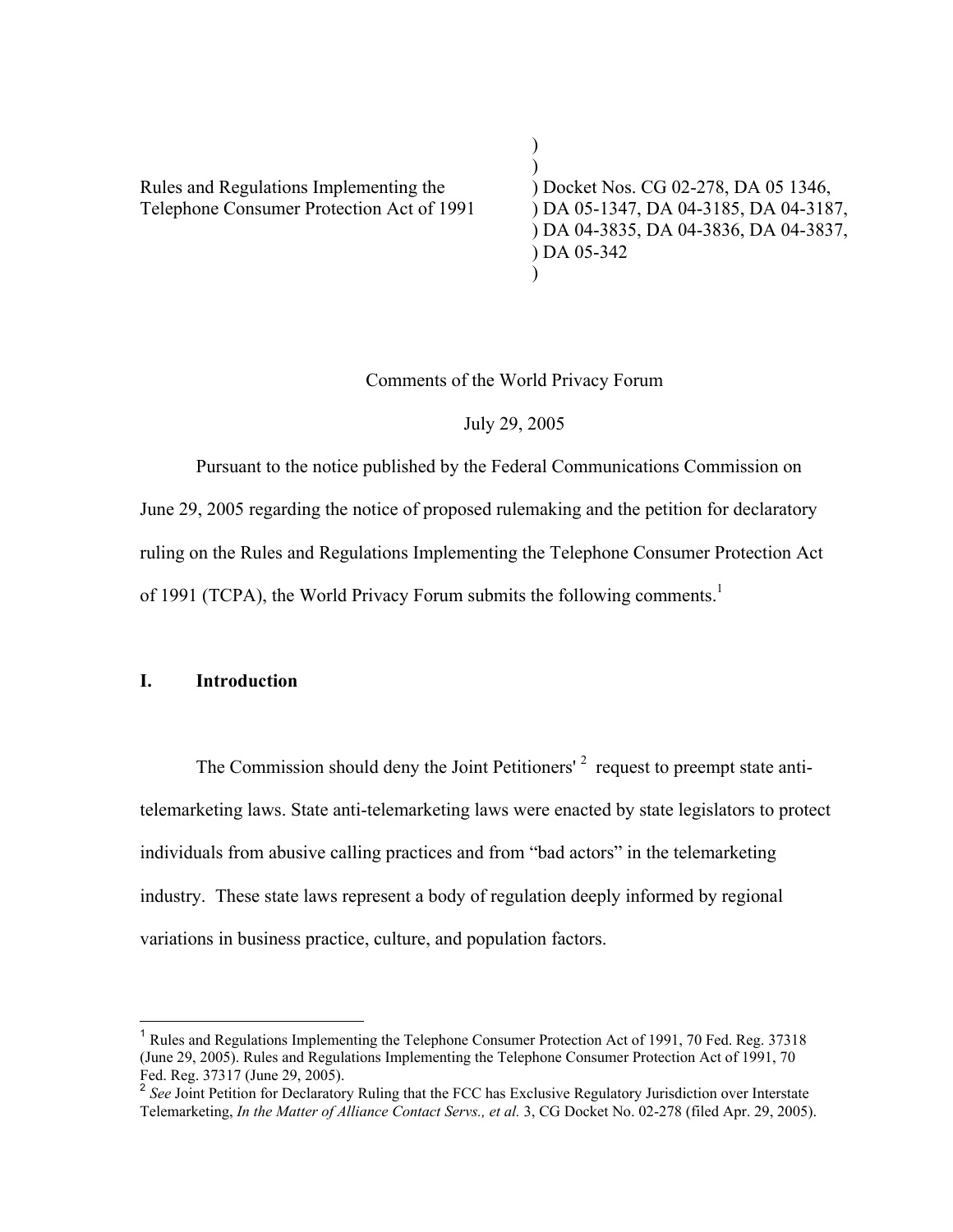This variation exists within a reasonable and important dual regulatory framework; states form the loci and laboratory for the innovation, vitality, and flexibility that is the heart of U.S. industry and commerce. While it is possible to discuss many aspects of the statefederal dual regulatory framework in differing contexts, these comments focus on just one aspect of the dual framework. That is, the specific ways technological change has altered the parameters and fundamental applicability of some old arguments in favor of preemption. While technology is certainly not the only force that bends the course of business, it is nevertheless from time to time a catalyst for profound change within sectors and industries. Such is the current case with telemarketing.

Telemarketing, once thought of as dozens of employees calling on analog telephones from a "boiler room," has been radically transformed by the arrival of converged digital tools. The horse and buggy is as far away from a modern car as boiler rooms are from modern telemarketing. Telemarketing has made the shift from analog to digital architectures, with the consequence that many tasks -- from placing outbound calls to following up on leads to complying with complex and varied regulations – have been completely automated or incorporated into simple graphical interfaces.

Because of these changes, telemarketers – including those working in small businesses -- are not put at a disadvantage by having to comply with differing state laws. In fact, as a result of the new convergence, businesses that have invested in the new forms of converged compliance software and other tools have noted concomitant increases in profits and efficiency, as well as reaching compliance goals.<sup>3</sup> The arguments based on the idea that

<sup>&</sup>lt;sup>3</sup> See. e.g.: Peoria Kia in Phoenix, Arizona stated that the Call Command compliance software "was instrumental" in helping them become the number one car dealership in the world within 6 months of installing the product. RBC Liberty Insurance saved "\$59.5 million in potential fines in the first quarter of 2005 and more than \$140 million in fines in 2004," as quoted in "We Can't Take Your Call -- RBC Liberty addresses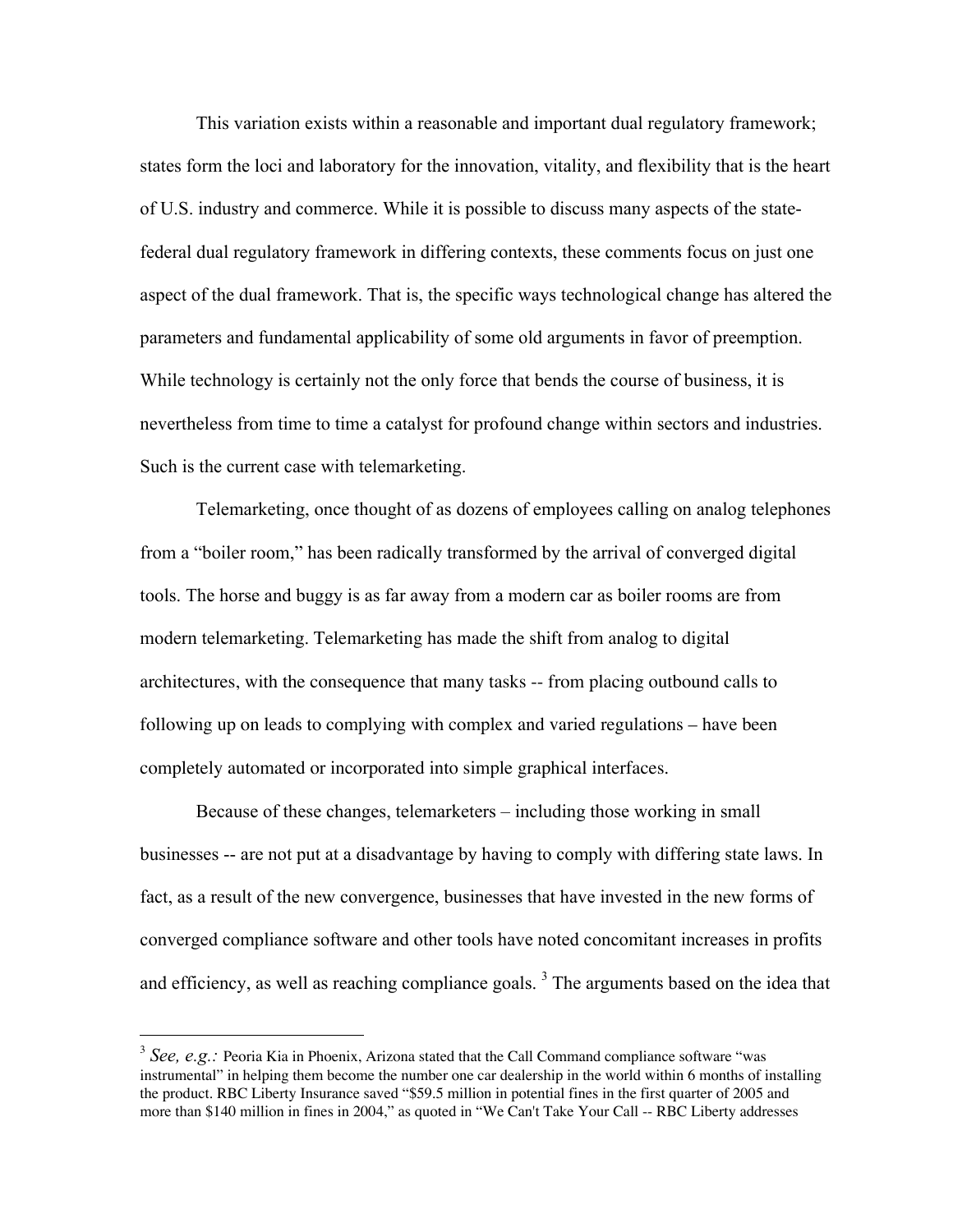the complexity of compliance with the current dual regulatory system is unbearable and unreasonable do not have resonance within the reigning structure of the new architectures that have sprung up specifically to deal with these and other challenges.

II. It is easier for businesses to comply with a dual-regulatory structure today than at any other time in history due to advances and innovations in telecommunications and marketing technologies: compliance has become automated, it is accomplished in real time, and it is increasingly applied to an integrated list of email, voice, and other communications.

## A. Integrated digital communications with a compliance add-on or overlay is the current norm: fax, email, direct mail, and voice communications are all managed from a central point.

The boiler room has long since migrated to computer telephony automation to "CRM" and now beyond. The current cycle is that large yet distributed infrastructures that combine inbound and outbound communications of all varieties (inbound/outbound voice, fax, email) are overlaid with a variety of compliance packages to allow companies to seamlessly comply with regulations no matter what medium the company is working with, whether it be a catalog mailing or marketing email or outbound telemarketing phone call.

This type of converged system requires a supporting digital and network architecture. The structure of the underlying system can range from larger (A Cisco Systems product, for example) to smaller (A Vanillasoft product, for example) to those hosted by a third party (for example, Salesforce.com). For the purposes of revealing specifics about the nature of the convergence and the advancement of the technology, beginning with the larger

 $\overline{a}$ 

state and federal Do Not Call compliance with Gryphon Call Advisor solution." Phil Britt, 01 July 2005, Insurance + Technology. For Peoria Kia, see "Peoria Kia Becomes No. 1 Kia Dealership in the World, Increases Be-Back Ratio by 75% with CallCommand's CallStream, 06 January 2005, Business Wire.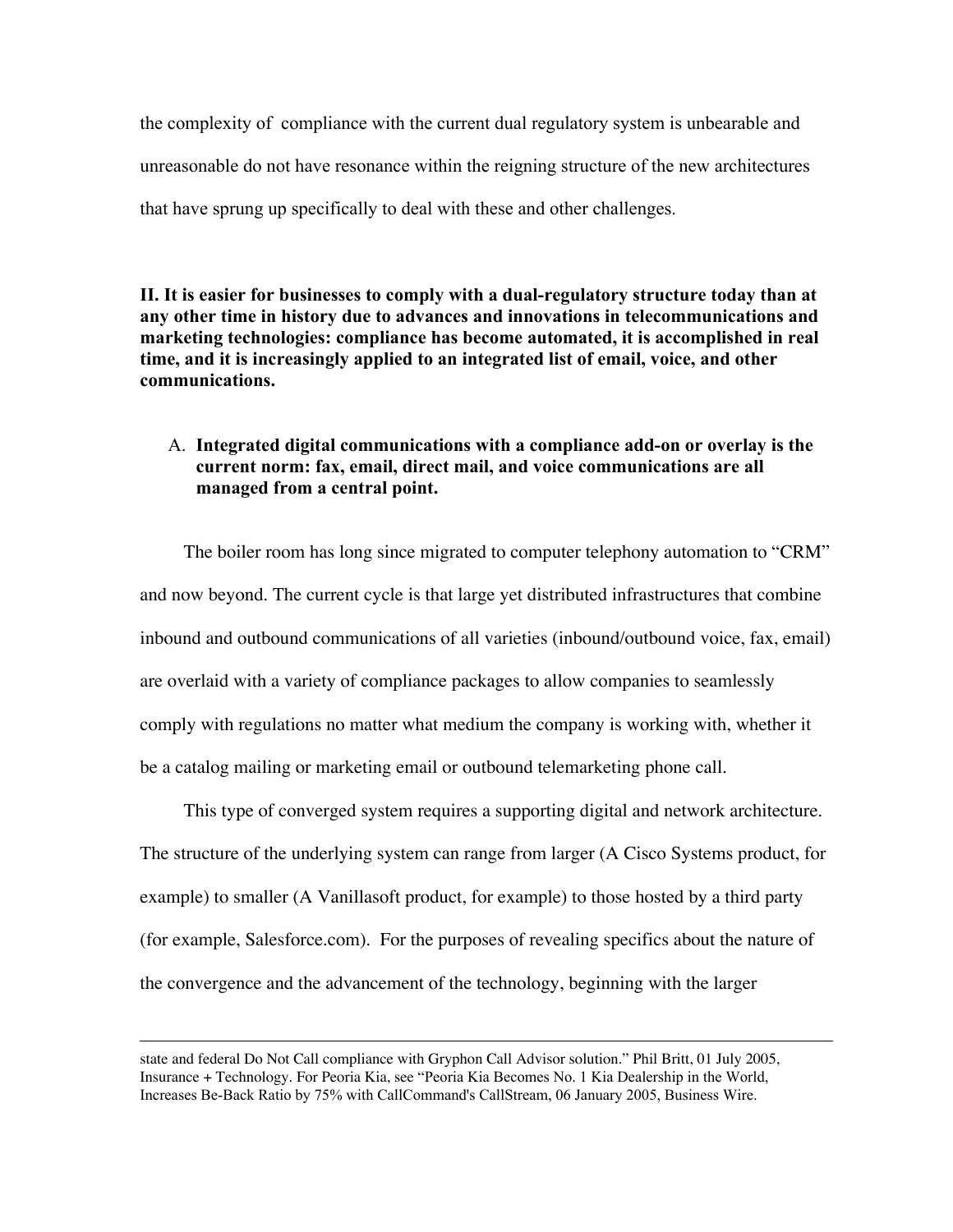structures, it is instructional to look at Cisco's descriptions about its converged marketing CRM options:

"*Cisco IP Contact Center (IPCC) Enterprise Edition delivers intelligent contact routing, call treatment, network-to-desktop computer-telephony integration (CTI), and multichannel contact management over an IP infrastructure. By combining multichannel automatic call distributor (ACD) functionality with IP telephony in a unified solution, Cisco IPCC Enterprise (formerly Cisco IP Contact Center) enables companies to rapidly deploy a distributed contact center infrastructure. Distinctive features include the following: single implementation for multichannel ACD, IVR, CTI and outbound; distributed architecture supporting hundreds of locations; centralized management, scripting and reporting for multiple sites across the entire enterprise; flexible queuing options, including queuing and treatment at the edge of the network; and a linear scaling model to support thousands of agents*."<sup>4</sup>

Microsoft also has a product in this area, Uniframe, which it describes as:

"*Microsoft and CosmoCom have collaborated to create UniFrame, an integrated combination of Microsoft Customer Care Framework (CCF) and CosmoCall Universe. By creating UniFrame, Microsoft and CosmoCom have already done much of the work for a modern call center. What remains is mainly connecting CCF to the specific line of business (LOB) applications in the customer IT environment, connecting CCF to the self-service Web portal as required, and to incorporate the hooks for UniFrame's live Internet and e-mail contact management into the selfservice Web portal. UniFrame facilitates inbound call screen-pops for agents that are essentially the same for telephone calls, live Internet sessions and e-mail messages. Interaction history of all channels is created automatically and stored either in the LOB CRMs or in Universe's own interaction history module, CosmoTracker offers the ability for outbound calls via any channel to be launched with a single click on the contact's phone number, e-mail address or SIP address. Historical data from the*

 <sup>4</sup> IP Contact Center Technology Pioneer Award, 1 March 2005, Telemarketing & Call Center Solutions.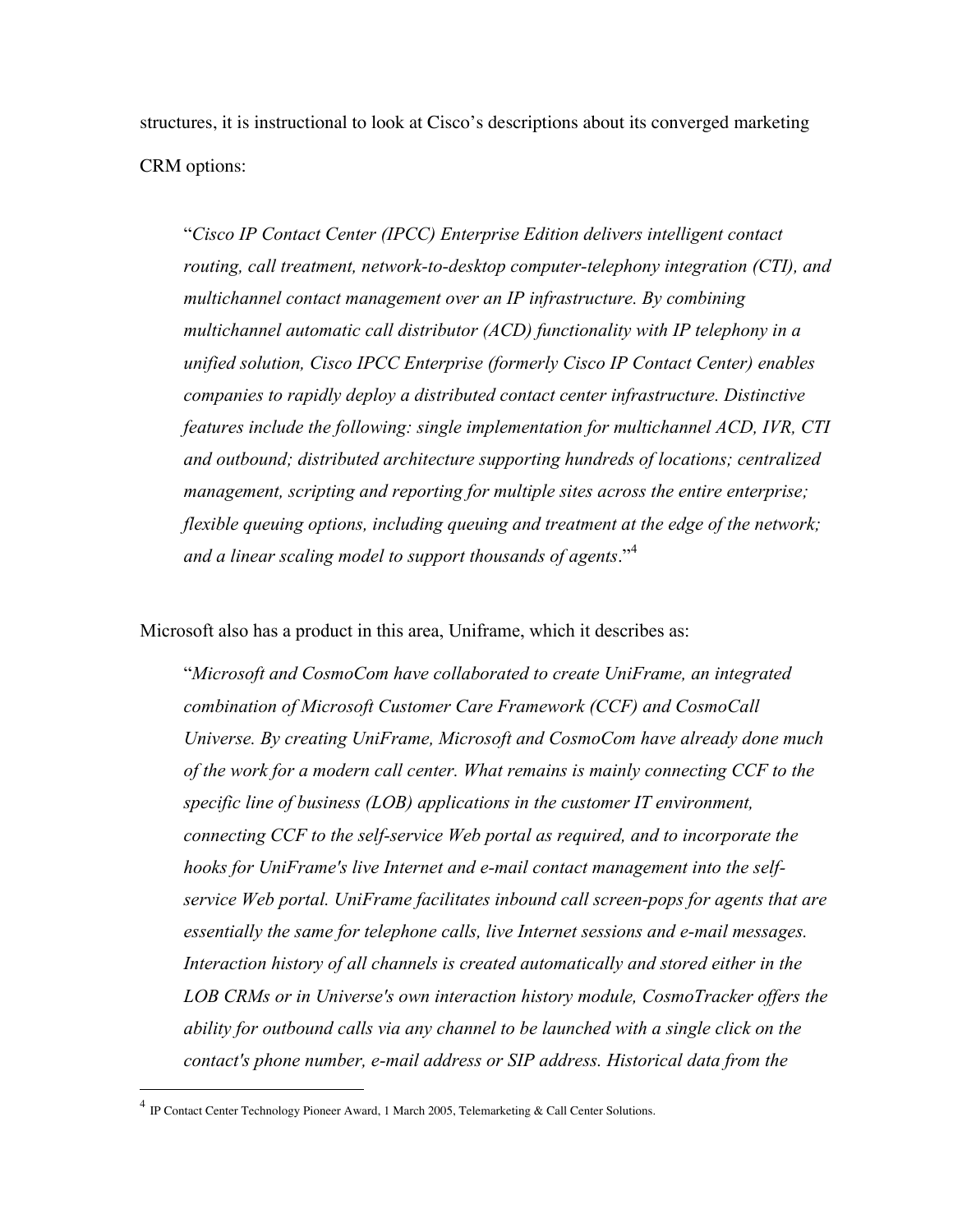*contact center is fully mapped into the CCF abstraction layer, providing a source of unified reports that contact center managers will find invaluable in assessing the overall performance of their operations."* <sup>5</sup>

In the mid-range market there are products such as Aspect Communications Amcat Contact Center Suite that is focused on converged communication in a variety of marketing settings.<sup>6</sup> For small businesses, there are hosted offerings at a low monthly cost (Salesforce.com prices begin at under \$50 per month) and there are also virtual call center technologies employing VOIP that allow cost saving and competitiveness in the converged environment. (See discussion, D).

With multiple channels of digitized communication being funneled through one point, compliance changes: It becomes automated, it is applied evenly across all mediums, and very complex tasks can be managed to a highly granular level by software applications. Even the most complex compliance "patchwork" can be programmed into the current converged systems and can be tweaked by the companies managing the systems. Hosted systems can be layered with other software applications to provide robust compliance.

# B. The telemarketing compliance picture has advanced from simple compliance to "real time" compliance.

Real time compliance is a concept that has been in place for several years. <sup>7</sup> The old method of compliance meant that a phone list was "scrubbed" by manually or electronically checking it against a Do Not Call list and then placing a call or sending a scrubbed list to a

 $\overline{a}$ 

<sup>5</sup> *See* <http://www.cosmocom.com and http://www.microsoft.com>.

<sup>6</sup> *See* <http://www.aspect.com>, *E.g, "Aspect Paves Convergence Path for Contact Centers with Release of Aspect Uniphi Suite v6.1."*July 2005.

<sup>&</sup>quot;.<br><sup>7</sup> *See* "Do-not-call questions linger at state, national levels." Jeter, Lynne, 21 February 2005, Mississippi Business Journal.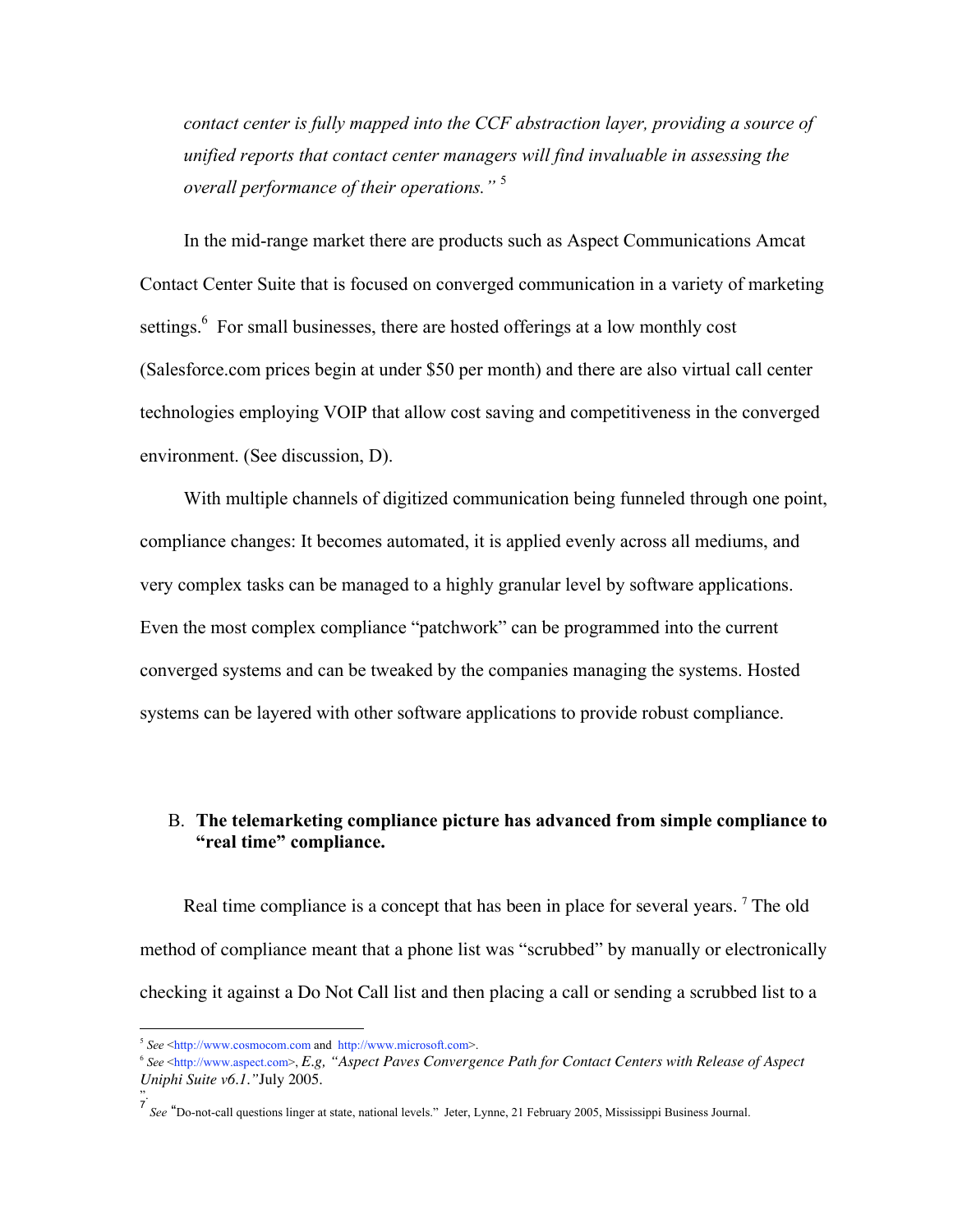machine. List scrubbing is viewed at this point as an older methodology, one which is rapidly being replaced with real time compliance.

Real time compliance is quite different from manual or electronic scrubbing in that outgoing phone calls to Do Not Call list members (state and federal) are instantaneously, physically blocked by a match processing software application. There is no prior list scrubbing; instead, the matching is done on demand, or, in "real time," as the phone calls are placed.

There are a variety of real time compliance software applications. These applications can typically also generate a variety of XML data streams that allow for further call management. The compliance also applies to dropped call rules, cell phone number rules, and so forth. After the basic architecture in place, compliance parameters are essentially programmed in and altered and updated as needed.

As an example, Call Compliance Inc. sells TeleBlock, one of the current crop of real time compliance products. The company guarantees its product to a standard of 100 percent compliance. The owner of Call compliance described the real time blocking mechanisms in an article:

"*When the user makes a phone call, the central office at say MCI or Quest will look up the number against various state and federal databases to determine whether or not that call should be allowed. In real time, we block those outgoing calls."* <sup>8</sup>

The article in which Call Compliance was quoted also noted that every month, "TeleBlock processes more than 100 million calls."  $9$  Other real time compliance tools

8 *Id.*

<sup>9</sup> *Id.*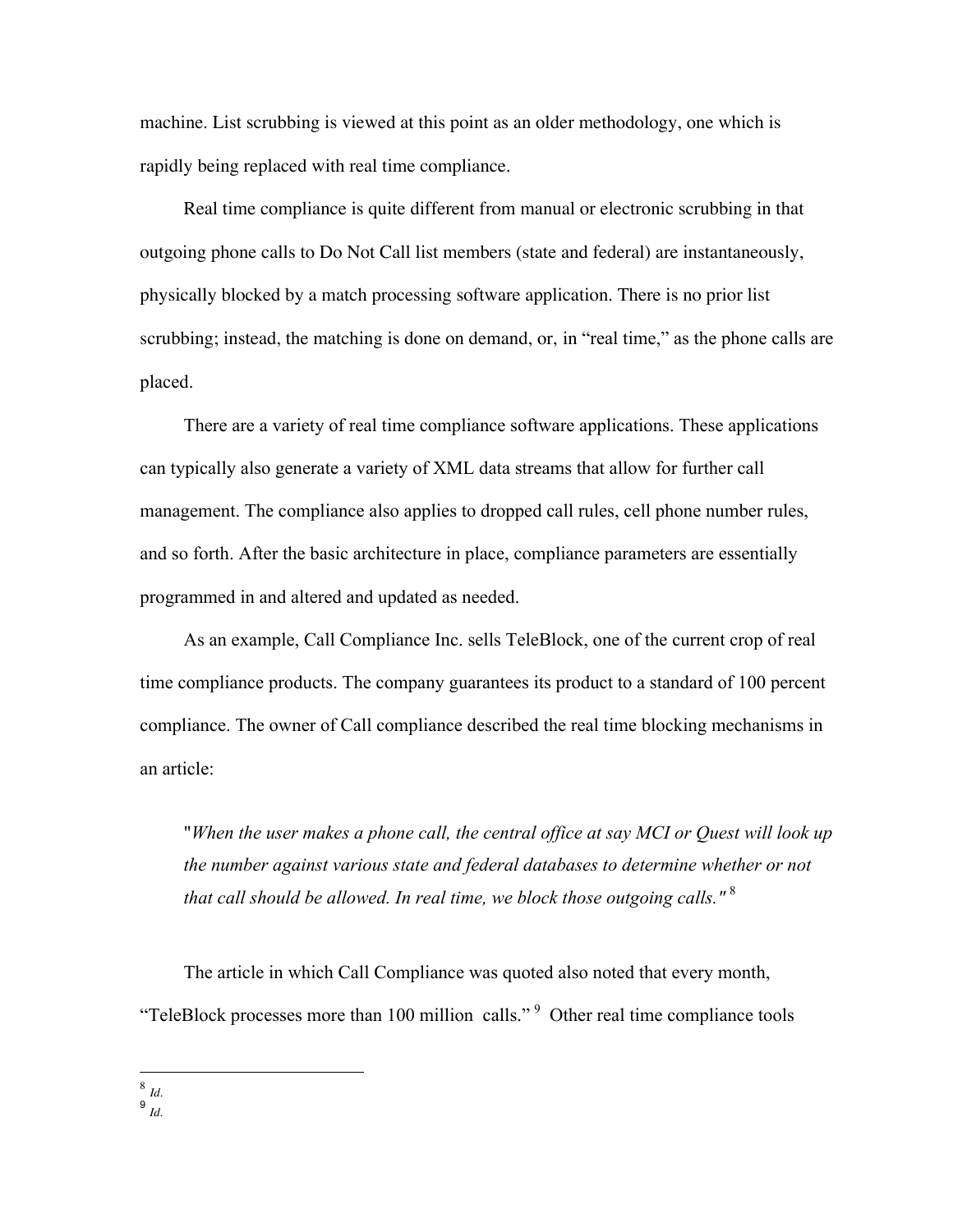exist; for example Authtel has a product, among other companies (See discussion at C).

The power of these software compliance tools and mechanisms should not be underestimated. They have made a pronounced positive difference for businesses and have enabled them to easily comply with a dual regulatory mechanism, with all its nuances, often in real time.

#### C. Businesses have robust options to choose from in compliance technologies.

Businesses have a variety of compliance tools to choose from within a variety of price ranges. As appropriate, market competition in this area has produced innovation. Real time compliance options are now a reality, as discussed in (B). The current growth edge is to define how real time looks for each compliance package. Some compliance packages are available on an on-demand, pay-as-you-go basis, a benefit for small to mid-size businesses with sporadic telemarketing campaigns. Other compliance packages focus specifically on telemarketers' needs. For example, one particular compliance software package focuses on telemarketing compliance with a dual regulatory system, in this case a product by Gryphon:

"*Exemption Advisor is a powerful addition to the Gryphon Networks Compliance Suite of outbound calling technologies. It significantly increases the effectiveness of sales campaigns while providing comprehensive management of federal, state and internal do-not-call lists. Gryphon Networks Exemption Advisor automatically identifies dialed numbers that qualify as an exemption under state and federal DNC rules, dramatically reducing the amount of time, resources and expertise involved with checking millions of transactions against internal customer data. Exemption Advisor ensures that only lawful calls are placed to numbers otherwise restricted by their presence on state or federal do-not-call lists.*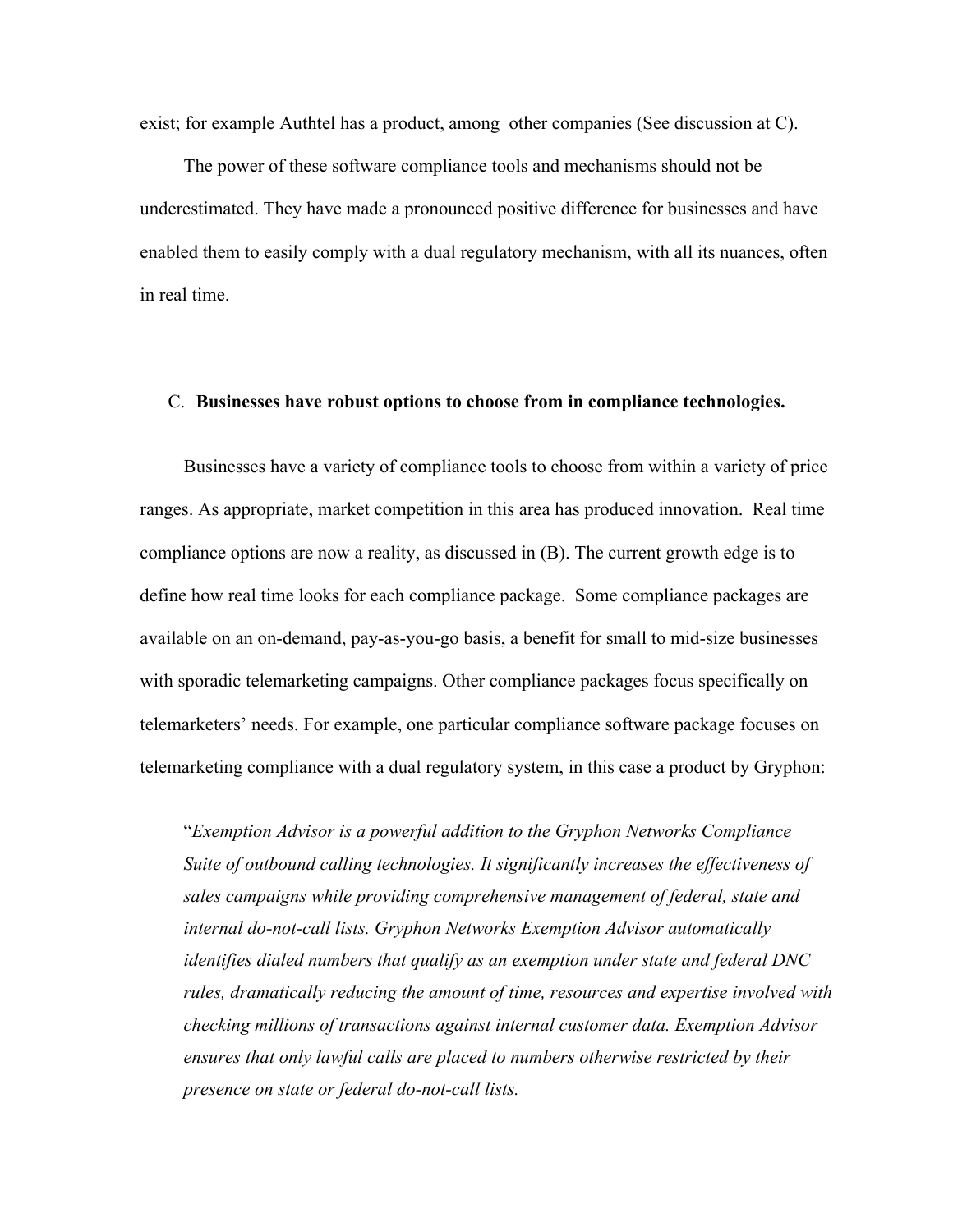*Its distinct feature is that Gryphon Exemption Advisor is the first technology to enter the market that entirely automates the exemption management process for the calling agent through the telephone."<sup>10</sup>*

Gryphon is one among a number of compliance options companies have. No part of these comments are meant to advocate for any one company or compliance package; rather the focus is to document how robust the compliance options are today and how thoroughly these compliance tools have automated compliance mechanisms, even the most complex.

The following list is a selection of representative compliance products of varying price. It is not a complete list, but it will give the Commission a flavor of the number of options available to telemarketers.<sup>11</sup>

Akonix Compliance Manager (IM)<sup>12</sup>

Amcat Intel NetMerge<sup>13</sup>

**AuthLINX** by Authtel  $14$ 

Callcommand CallScan<sup>15</sup> (Low-cost, on-demand "telemarketing compliance in a box." Also wireless compliance. )

**Call compliance** Teleblock, Dialblock  $16$ 

Contact Center Compliance  $^{17}$  (DNC Scrub).

Gryphon Networks (Exemption Advisor, Call Advisor, Call Search, Phone Check, etc.)<sup>18</sup>

<sup>10</sup> *See* < http://www.gryphonnetworks.com>.

<sup>&</sup>lt;sup>11</sup> The list was created from original research, Web site materials of the companies, comparing Hoover's Industry and Company profiles, and was also informed by Compliance Technologies And Services Roundup, 01 May 2005, Customer Interaction Solutions. <sup>12</sup> *See* <http://www.akonix.com>.

<sup>&</sup>lt;sup>13</sup> See <http://www.amcat.com>. See e.g. case studies 1calldirect, Allserve Systems, Club Intrawest

<sup>&</sup>lt;http://www.amcat.com/casestudies/search.asp>.

<sup>14</sup> *See* <http://www.authtel.com> *See e.g.* "C4" compliance methodology.

<sup>15</sup> *See* < http://www.callcommand.com>

<sup>16</sup> *See* < http://www.callcompliance.com>

<sup>17</sup>  *See* < http://www.dnc.com>.

<sup>18</sup> *See* < http://www.gryphonnetworks.com>.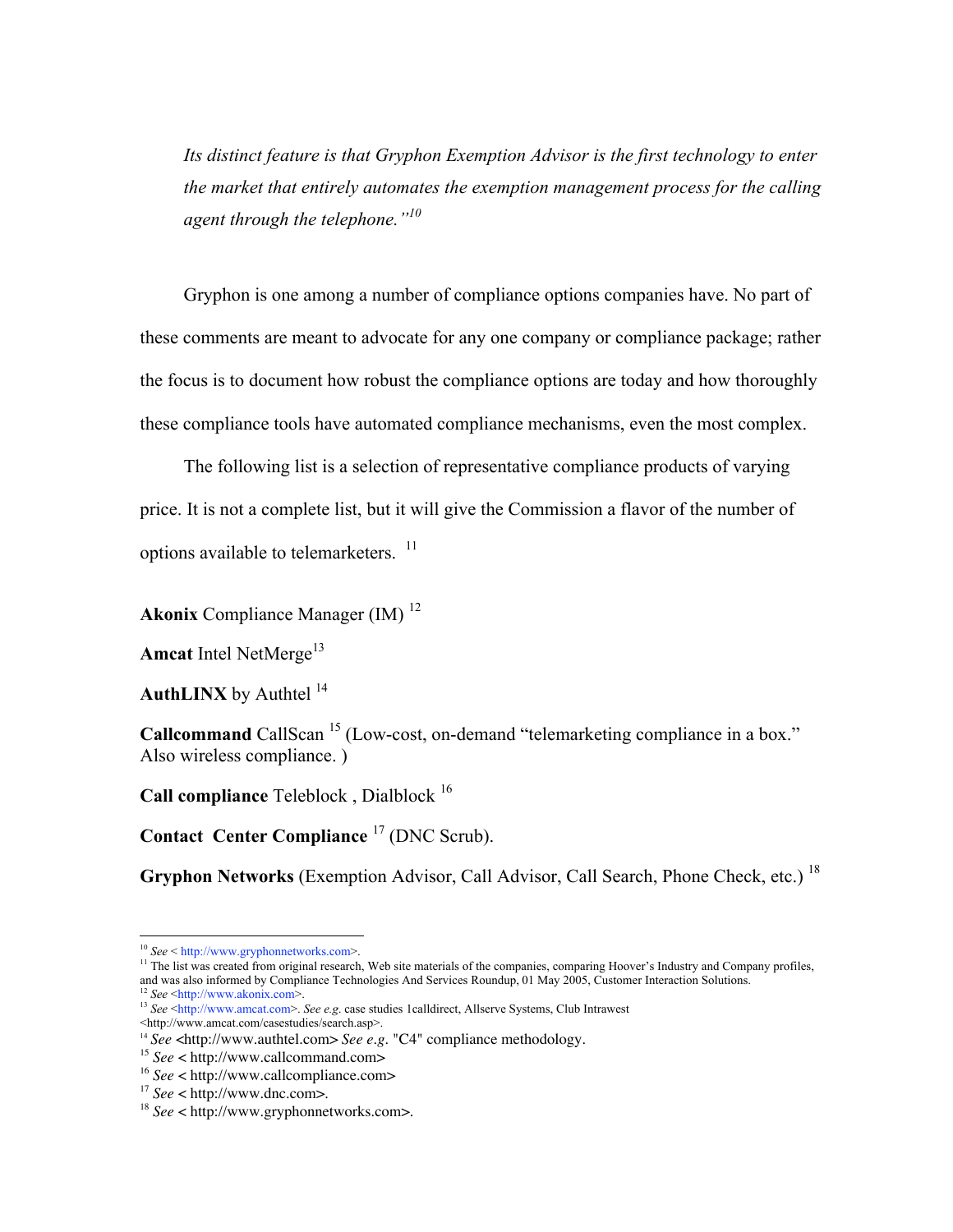Harte-Hanks Advanced Data Quality Interface and Harte-Hanks SuppressMAX<sup>19</sup>

Innovative Marketing Strategies / Epixtar <sup>20</sup>

Noble systems Atoms contact center suite  $21$ 

Possible Now (DNC Solution, Telemarketers Registration Support Service, etc.)<sup>22</sup>

SER solutions (Call Processing System)

Sivox Technologies (RealCall, RealScreen)<sup>23</sup>

StrataSoft<sup>24</sup> (StrataDial.VC2 Virtual Contact Center, layers with Call Compliance Teleblock.)

Vanilla Soft<sup>25</sup> (Hosted, partners with Call Compliance Teleblock)

Voice  $\log^{26}$  (Virtual record, etc.)

# D. Small businesses have not been left behind by the changes in telemarketing; in fact, small business has benefited from the shift from analog to digital, including in areas of compliance.

Telemarketing technology packages, thanks to competition in the convergence and compliance area of direct marketing, allow for the creation of centralized, remote gateways for communications – including telemarketing calls – that travel over less expensive Internet Protocol connections, thus providing small businesses with potentially pronounced cost savings as they are freed from the necessity of purchasing or leasing T1 lines for routing. <sup>27</sup> Products can be layered or combined to create virtual call centers that are networked from

 <sup>19</sup> *See* http://www.harte-hanks.com/.

<sup>20</sup>  *See* < http://www.ims-ca.com>.

<sup>21</sup> *See* <http://www.noblesys.com>.

<sup>22</sup>  *See* <http://www.dncsolution.com>.

<sup>23</sup> *See* <http://www.sivox.com>.

<sup>24</sup> *See* <http://www.stratasoft.com>.

<sup>&</sup>lt;sup>25</sup> <http://www.vanillasoft.com>.

<sup>&</sup>lt;sup>26</sup> *See* <http://www.voicelog.com>.

<sup>&</sup>lt;sup>27</sup> An example of this sort of product is IP Network InterQueue by Avecomm <http://www.avecomm.com>.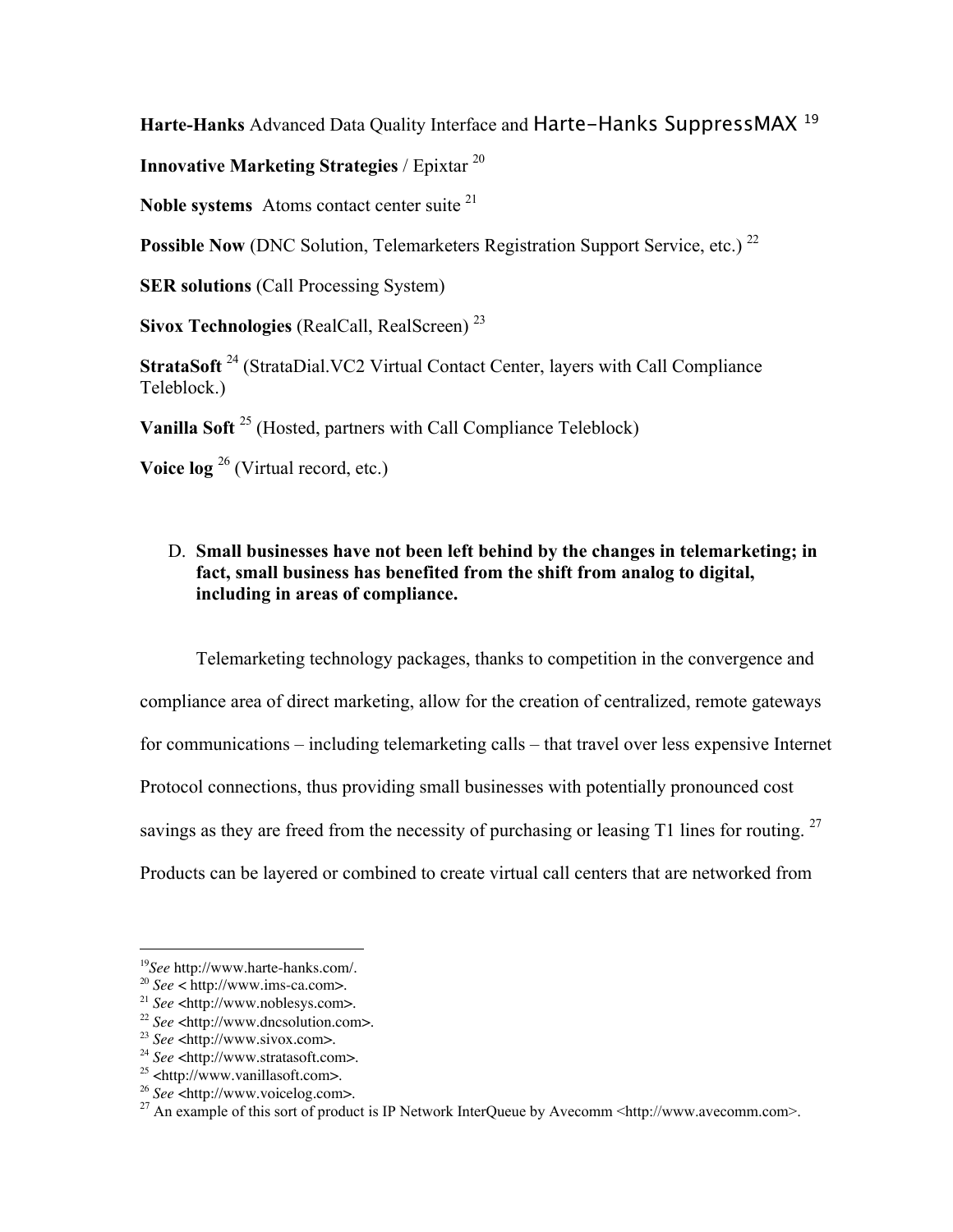many different locations, which allow small businesses to hire competitively. Products can also be layered to add real time compliance to lower-cost small business applications.

A case in point: a small technology company in Louisiana, Vanillasoft, creates a low-cost, hosted, combined sales and compliance product that offers real time compliance. The product can make 50 to 60 sales calls an hour, offers real time compliance with state and federal do-not-call lists, and the price ranges from \$65 to \$179 a month to operate.<sup>28</sup>

A product that is marketed specifically as a low cost compliance package for small businesss is Call Command, which the company dubs as "telemarketing compliance in a hox<sup>"</sup>

"*CallScan On Demand is positioned as a low-cost, easy-to-implement way of assuring compliance with FTC, FCC, state agencies and even company-specific list regulations regarding donot-call (DNC) legislation. Daily call volume makes it virtually impossible for most dealers to ensure full compliance from sales people and service advisors. Yet noncompliance can mean hefty fines and possible lawsuits. CallScan On Demand ensures compliance and provides protection with a complete reporting and monitoring system; all without the cost of additional hardware, software or the necessity to switch phone service providers."30*

Another example of the cost savings a digitized architecture has brought to small business is Five9's Virtual Contact Center. This virtual contact center architecture does not apparently offer compliance, however the idea is to layer the product with a compliance add-on.

"*Five9 Virtual Contact Center is a hosted contact center ASP with all of its customers*

<sup>&</sup>lt;sup>28</sup> "N.O.-based VanillaSoft's expansion plans spur interest from Canadians."

Santora, Tommy. 2 May 2005,New Orleans CityBusiness. 29 Compliance Technologies And Services Roundup, 01 May 2005. Customer Interaction Solutions.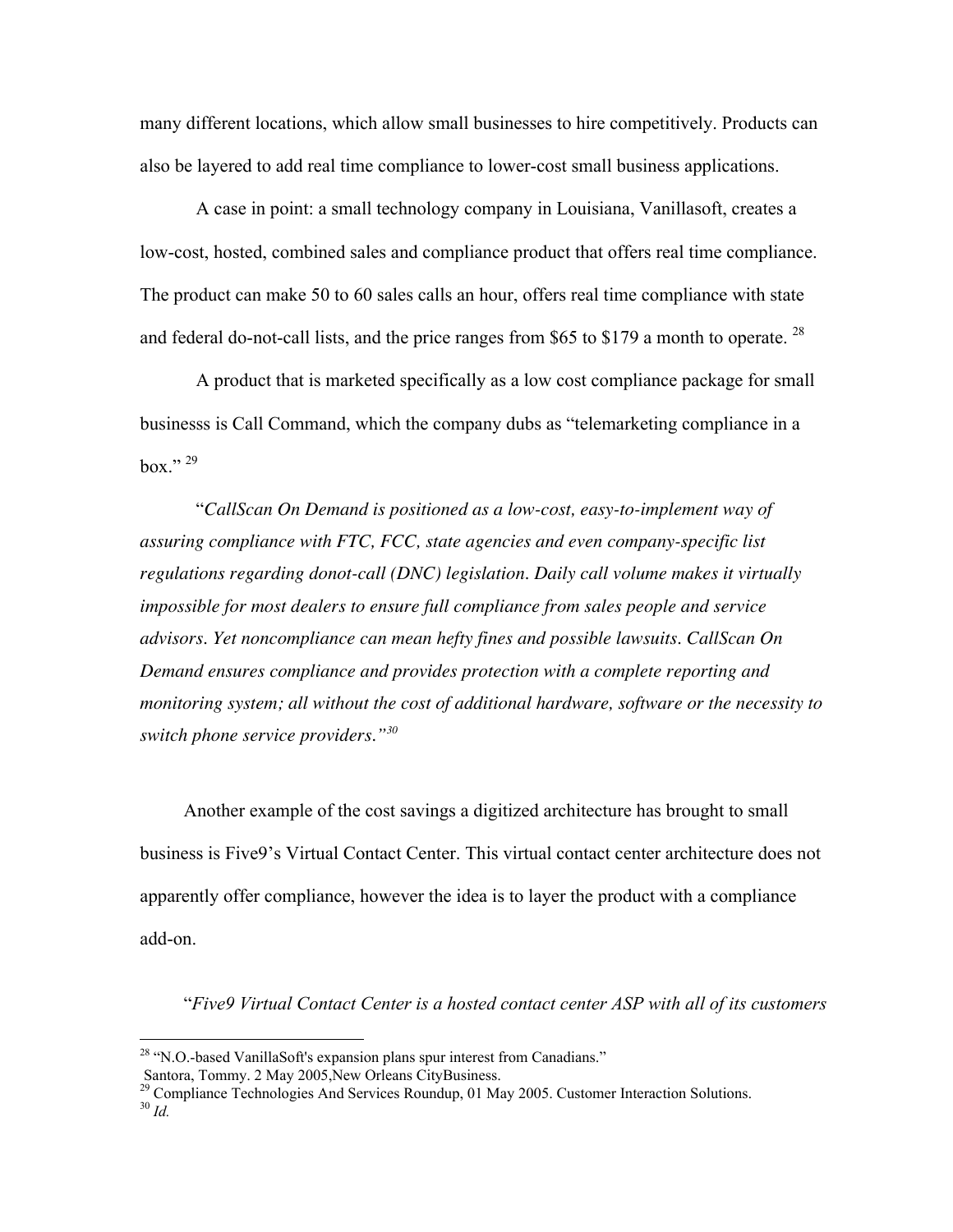*running VoIP completely independent of a traditional telecom company and without any ties to a PSTN-based infrastructure. Virtual Contact Center is built from the ground up to eliminate third-party license fees and to ensure costs are kept low. Along with its VoIP functionality, the Virtual Contact Center offers the following: ACD; predictive dialer; CRM; IVR; CTI; remote agent capabilities; skills-based routing; recording; silent monitoring; real-time reporting; chat; and centralized management for multisite and offshore contact centers."* <sup>31</sup>

Another case in point is Freedom Dodge in Lexington, Kentucky, a car dealership. With its size, it was not a good candidate to purchase a large-scale, in-house system. This dealership was fully able in the current environment to find a workable and affordable option and subsequently plug-in an automated solution for compliance when the company began having problems with dialing cell phone numbers due to challenges brought on by number portability challenges. A software compliance solution enabled the company to identify numbers that belonged to cell phones, and thus avoid making calls to those numbers $32$ 

Another option that exists for small business is the hosted option, which frees small businesses from needing to purchase large software packages. Examples include the previously discussed Vanillasoft. Salesforce.com, NetSuite, and RightNow are other companies in this area. Salesforce.com states that it will host and automate CRM for a company beginning at \$65 a month, or conversely will host a 5-member team for under \$1,000 per year. <sup>33</sup>

 $\overline{a}$ 

<sup>&</sup>lt;sup>31</sup> *See* <http://www.five9.com>.<br> $32$  Cincinnati (Business Wire) - June 14, 2005.

<sup>33</sup> *See* <http://salesforce.com>. Prices based on July, 2005 Web site copy.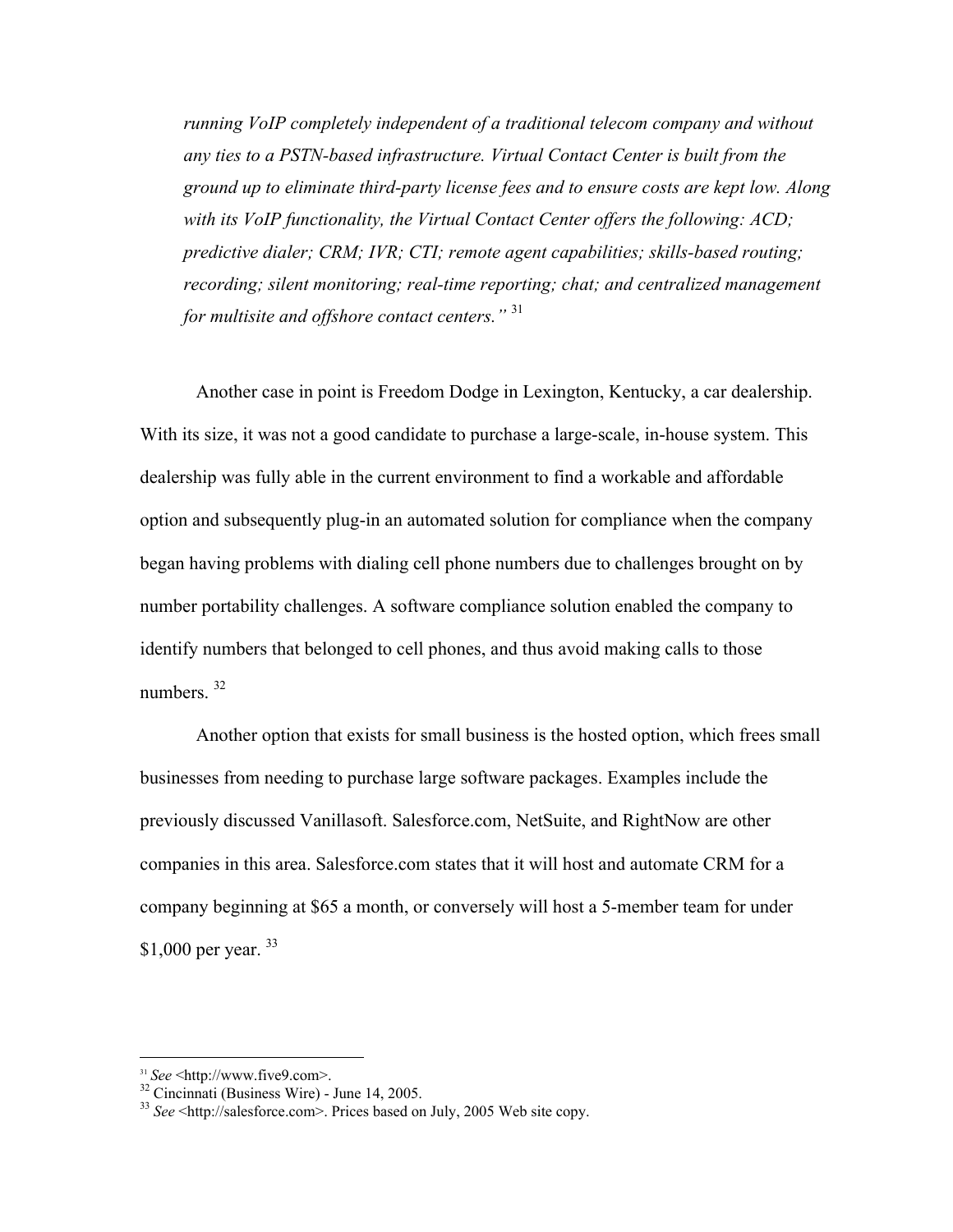Yet despite the advances in compliance options for small business previously noted, in its petition, the Joint Petitioners stated that state-level compliance was particularly onerous for smaller companies. The petitioners named Telelytics, a California-based company, as a prime example of this challenge:

*"State enforcement efforts and the risks of non-compliance are particularly onerous for smaller companies that lack the resources to litigate the issue of federal authority over interstate telemarketing. For example, Telelytics' previously-filed letter in Docket 02-278 points out that it has been contacted by numerous states seeking to enforce state laws purporting to regulate interstate telemarketing, notwithstanding Telelytics' compliance with the federal rules. 56 The states uniformly refuse to "give effect to the preemptive effect" of the federal rules, and "all but dare telemarketers to pursue the case-by-case option" established by the Report and Order."* <sup>34</sup>

It is arguable that Telelytics has been contacted by several states not because it cannot effectively litigate the broader issue of federal authority due to its size, but rather because Telelytics may have acted inappropriately. While small companies such as Freedom Dodge are seeing benefits from adopting compliance technologies, Telelytics has experienced enforcement actions.

Telelytics is, according to its own Web site materials, up to date with digital calling technologies and real-time feedback, technologies similar to those other companies have employed to increase productivity and sales and to achieve compliance. On its Web site, Telelytics boasts about its digital network:

<sup>&</sup>lt;sup>34</sup> See Joint Petition for Declaratory Ruling that the FCC has Exclusive Regulatory Jurisdiction over Interstate Telemarketing, *In the Matter of Alliance Contact Servs., et al.* 3, CG Docket No. 02-278 (filed Apr. 29, 2005) P. 32.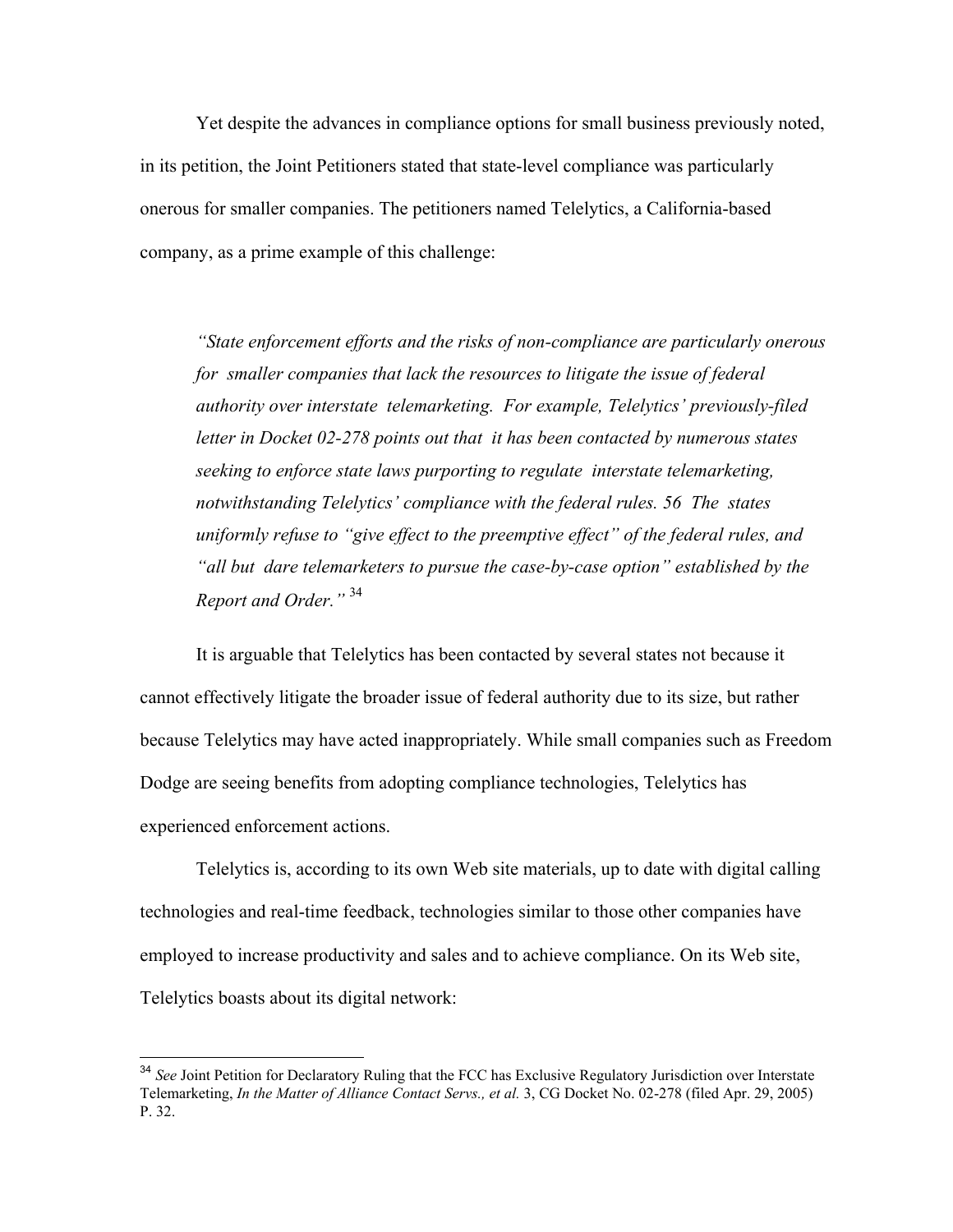*You want to get your jobs started quickly and easily. You want to know how your job is progressing and get results at your fingertips. Telelytics has the answer with an easy-to-use, web-based interface to submit your job and monitor its progress. With Telelytics, you don't have to navigate confusing telephone menus. If you can surf the Internet, you can set up a Voice Broadcast job. And your results are one click away in real time."* <sup>35</sup>

Telelytics also states that its digital service is the "next new thing" in telemarketing:

"*Voice Broadcast - The Next New Thing*

*…*

*Voice Broadcasting delivers your audio message to a voice mail or answering machine. You upload your message and a phone list via our website. Then Telelytics broadcasts your message to thousands, or even millions, of answering machines. You only pay for the messages that were successfully delivered. A well crafted message can command 10 TIMES THE RESPONSE RATE of the more traditional (and ignored) mass mailing."* <sup>36</sup>

If Telelytics can track phone responses from millions of answering machines, then surely it could also track state law? Telelytics is registered in the Colorado Do Not Call list,

<sup>35</sup> *See* < http://www.telelytics.com/services/>.

<sup>36</sup> *See* <http://www.telelytics.com/>.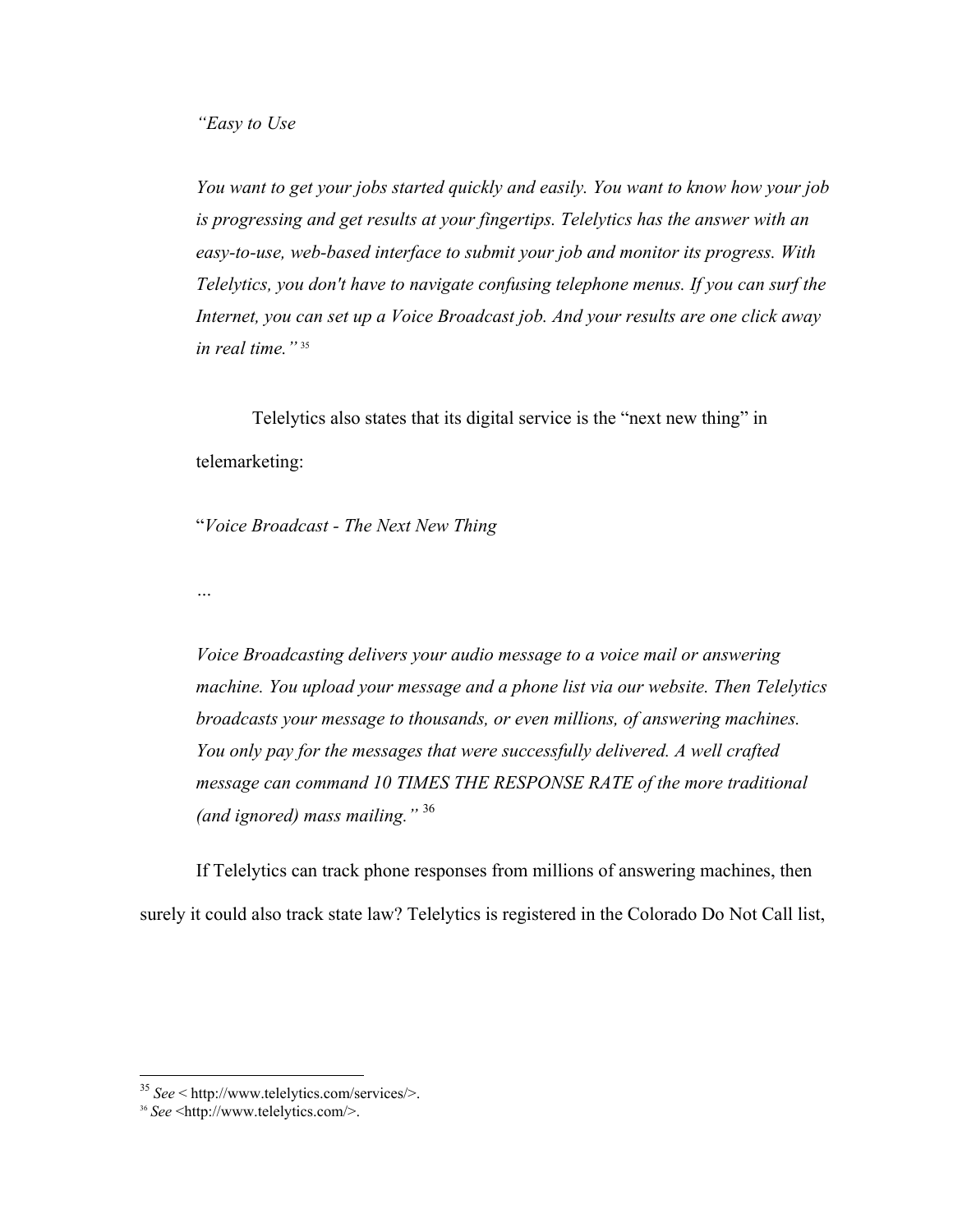with its first registration dated August 17, 2004.<sup>37</sup> This registration demonstrates that Telelytics was at least aware of the need to comply with variances in state laws in 2004.

Yet April 29, 2005, Attorney General Roy Cooper of North Carolina announced an action against Telelytics in the amount of \$10,000 for violations of North Carolina's Do Not Call list. 38 Prior to this time, North Dakota Attorney General Wayne Stenehjem brought an action against Telelytics December 10, 2003 for violating state law on pre-recorded messages. Telelytics settled and paid a fee of \$1,000.<sup>39</sup>

The Joint Petitioners have not demonstrated that Telelytics was harmed by non-compliance solely due to overly aggressive compliance actions by the states. Telelytics' documented non-compliant behavior in the North Dakota and North Carolina and its concomitant access to advanced technologies are factors that need to be taken into consideration when considering the example of Telelytics.

### III. Conclusion

New technology architectures and programs allow businesses from large to mid-size to small to comply with a dual regulatory structure better and more easily now than at any other point in the past. The Commission should expressly declare that the TCPA does not preempt state laws regulating telemarketing.

http://www.ncdoj.com/pressroom/pressroom\_pressreleases.jsp?count=5&start\_current=11&current=true >.<br><sup>39</sup> *See* < http://www.ndgop.com/gop\_news/news\_detail.asp?ID=513>.

<sup>37</sup> *See* Colorado Do Not Call list <

http://www.coloradonocall.org/index.cfm?fuseaction=ViewRegisteredTelemarketers&Letter=T>.

<sup>&</sup>lt;sup>38</sup> "Do Not Call Enforcement Paying Off says Attorney General Cooper," Press Release, 29 April 2005, North Carolina Department of Justice. <